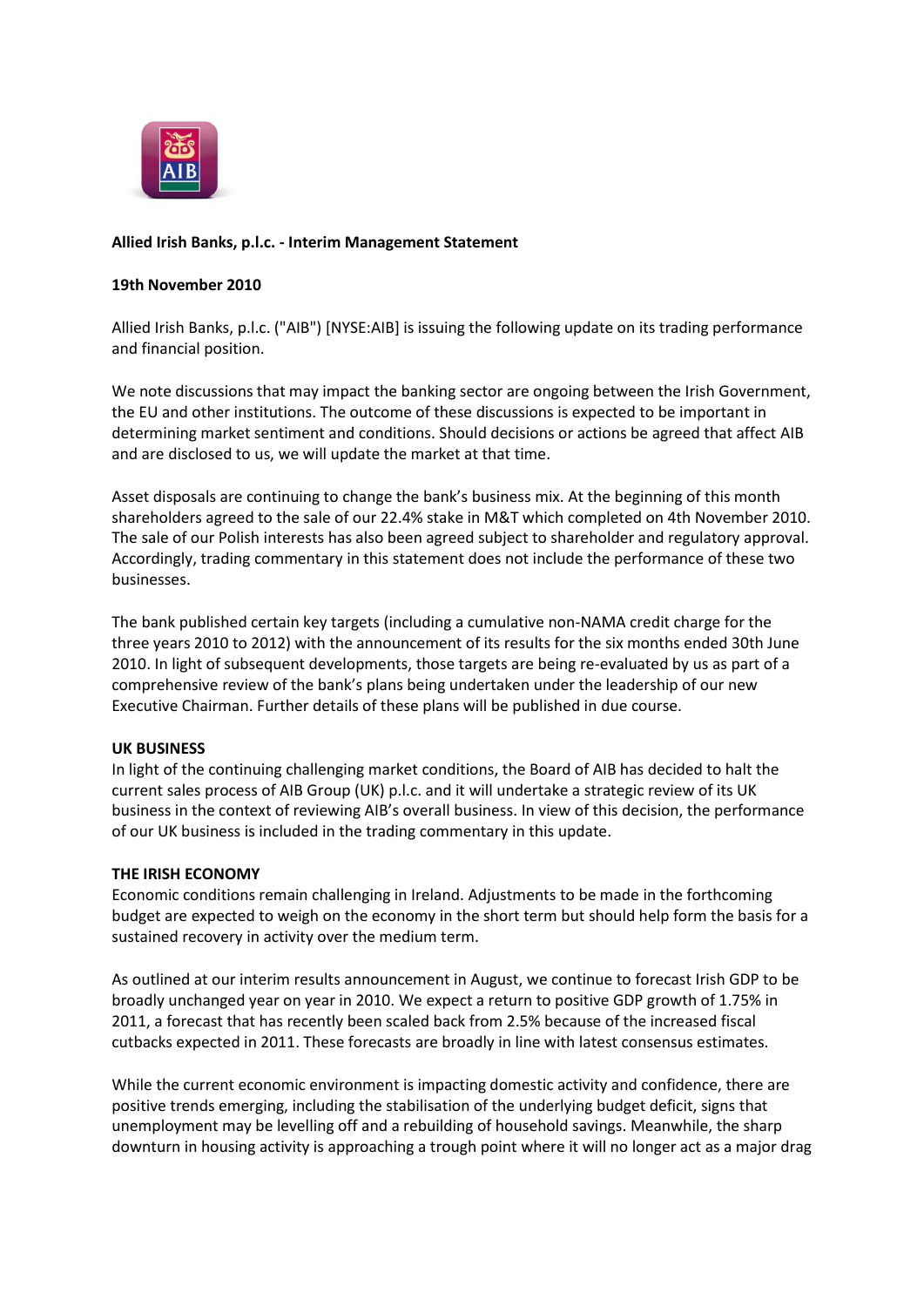on growth. Furthermore, continuing gains in competitiveness are helping to fuel strong growth in Irish exports, with the balance of payments expected to move into surplus by the end of 2011.

#### **FUNDING**

Customer accounts remain the largest source of our funding and comprised 50% of our overall funding at the end of September. Excluding Poland, the loan to deposit ratio at 30th September was 159% compared to 151% at 30th June.

Customer accounts have been affected by current adverse international sentiment towards the Irish sovereign and banking sector and are down by c.€13bn from the beginning of 2010 to the close of business on 16 November. This reduction was primarily due to lower institutional and corporate balances.

Loan volumes, excluding any effect of NAMA transfers and reclassifications, are down overall by c.6% in the 9 months to the end of September. The reduction is due mainly to deleveraging our businesses outside Ireland. Republic of Ireland division's gross customer loans are broadly stable in the 9 months to the end of September despite weak demand. In the SME sector, credit support is currently being made available in line with our commitment of €3bn support per annum to SMEs, but drawdown of new credit facilities has been low. We continue to provide strong support to the Irish residential mortgage market and accounted for c.37% of all mortgage property transactions in the first half of 2010. Our domestic mortgage balances have not materially changed in the nine months ending September, whereas the market overall continues to decline.

General funding market conditions in recent months have become increasingly challenging. This has had a negative impact on AIB's funding position which has seen a reduction on maturity of debt securities in issue and customer accounts. This reduction has been offset by an increase in secured deposits by banks, in particular by monetary authorities. While AIB had issued term funding of €6.7bn during 2010 in anticipation of term funding maturing in September 2010, current market conditions are limiting funding access to shorter durations, mainly on a secured basis. As a result of prevailing market conditions, AIB has also accessed a range of liquidity facilities from central banks, including certain additional market wide schemes during the period of dislocation within the funding markets. In accessing these secured lending facilities AIB has relied significantly on its Qualifying Liquid Assets and Contingent Funding capacity.

While we continue to operate in an exceptionally challenging funding environment, our funding and liquidity positions have been positively affected by specific recent events and will be further positively impacted by events expected to occur over the coming months. These events include the recently concluded sale of our interest in M&T which has generated cash proceeds of c.€1.5bn. In addition, we expect to conclude the transfer of loans to NAMA in exchange for which we will receive NAMA bonds that will positively affect our liquidity profile. The positive liquidity effect of these bonds, including bonds received on 8th November, is expected to be up to c.€5bn. Our previously announced planned equity capital raising is expected to generate cash of €3.7bn. Finally, in the first half of 2011, we expect to receive €3.1bn in cash from the agreed sale of our Polish business.

#### **OPERATING PROFIT**

To assist understanding of underlying performance, please note that all trends in this update are in constant currency terms. References to operating profit exclude bad debt provisions, gains on capital exchange, interest rate hedge volatility and the loss on transfer of loans to NAMA.

Challenging economic and market conditions are reducing operating profits overall, and in each of our divisions, relative to the same period in 2009.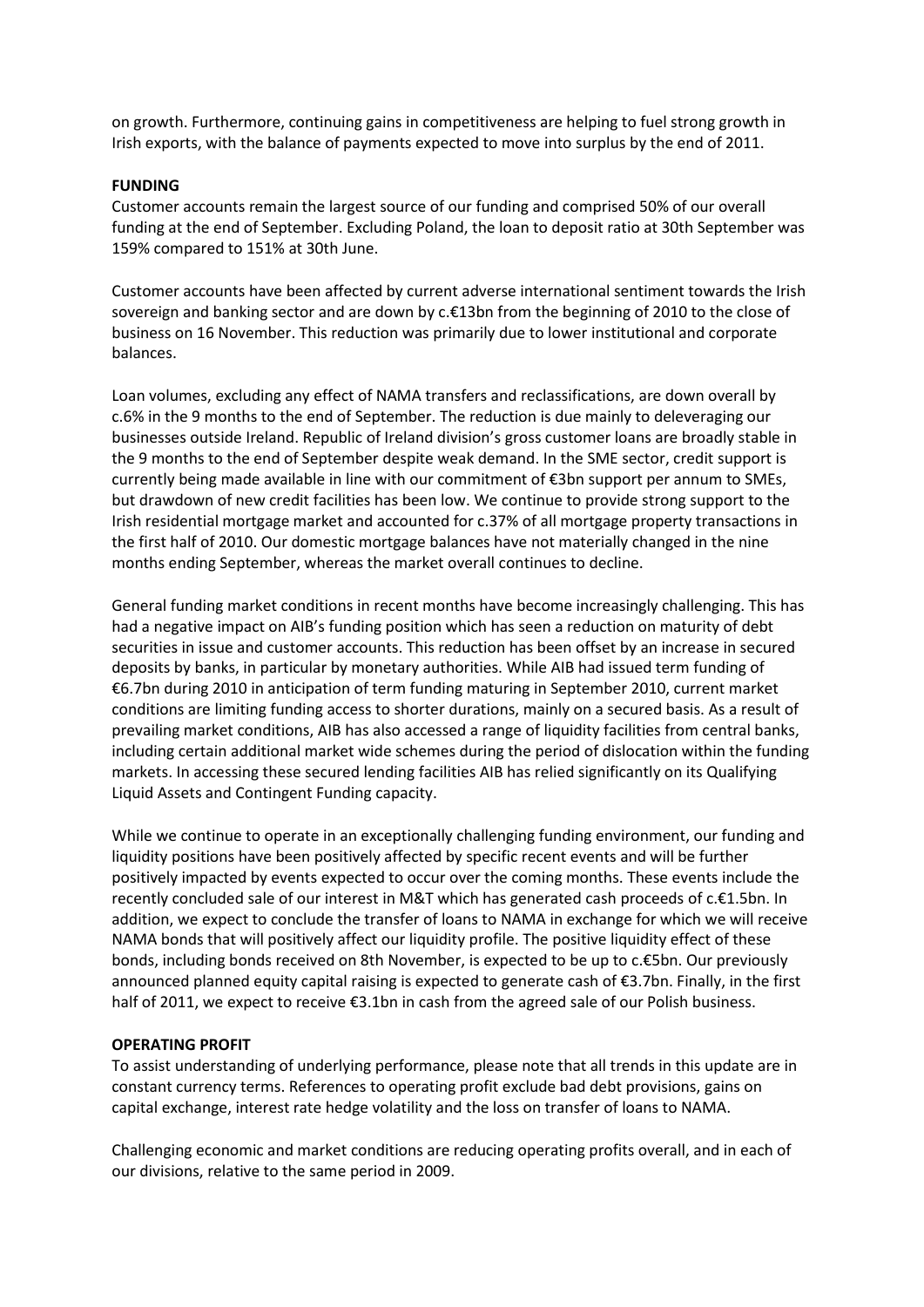Our operating income has declined year on year to 30th September 2010, mainly due to lower business volumes, an increase in Government guarantee costs of c.€190m and a lower net interest margin. Factors reducing our net interest margin this year include lower capital income, lower treasury income, lower income on loans pending transfer to NAMA and higher wholesale funding costs. We are continuing to improve margins across our non-NAMA loan portfolios and deposit margins, particularly in our Irish franchise, have stabilised in recent months.

At the end of September our net interest margin (excluding ELG costs) was broadly unchanged from the position at the end of June as funding costs stabilised. However, this funding costs benefit is not expected to persist as we aim to access term funding when market conditions permit.

Operating costs continue to be tightly controlled and are slightly lower year on year to the end of September. Staff numbers are down over 600 compared to one year ago.

A lower cost base aligned with the bank's reduced size is a key part of our plans to improve the future performance of the bank. As already stated, these plans are currently under review and details, including details of a cost reduction programme, will be published in due course.

## **ASSET QUALITY**

# *NAMA*

Following loan transfers, most recently on 8th November, and reclassifications agreed with NAMA due to change of customer exposure thresholds, there currently remains c.€10.3bn in loans that, as previously stated by NAMA, are scheduled to transfer no later than the end of February 2011. As stated in our announcement of 8th November, transfers of this final tranche can complete on a phased basis and the discount estimated by NAMA for AIB's remaining eligible loans, including the loans that transferred on 8th November, is 60%.

## *Non-NAMA*

Consistent with previous announcements, the term "criticised loans" used in this update includes "impaired" loans and performing loans that we categorise as "watch" or "vulnerable".

To assist in understanding trends, comments in this non-NAMA section exclude the effect of €4.4bn of loans previously reported as NAMA eligible loans that have been reclassified as non-NAMA since 30th June 2010. The reclassified loans contain a high proportion of property exposures and therefore will increase the percentage of criticised loans in the non-NAMA book. In determining that AIB has a total capital requirement of €10.4bn, the Central Bank of Ireland included its assumption of a loss rate of 56% on the reclassified loans of €4.4bn.

Performance in the third quarter reflects a credit environment that remains challenging. The increase in criticised loans during the third quarter is again heavily weighted to our Republic of Ireland division. While there has been a slowdown in the pace of increase in the third quarter, that trend reflects the significant portion of the book already criticised rather than an improvement in the quality of the book or operating conditions.

Bad debt charges remain elevated in the third quarter and broadly in line with our expectations.

In our Republic of Ireland division the credit grading profile of property and construction loans continues to weaken, reflecting low levels of demand and activity.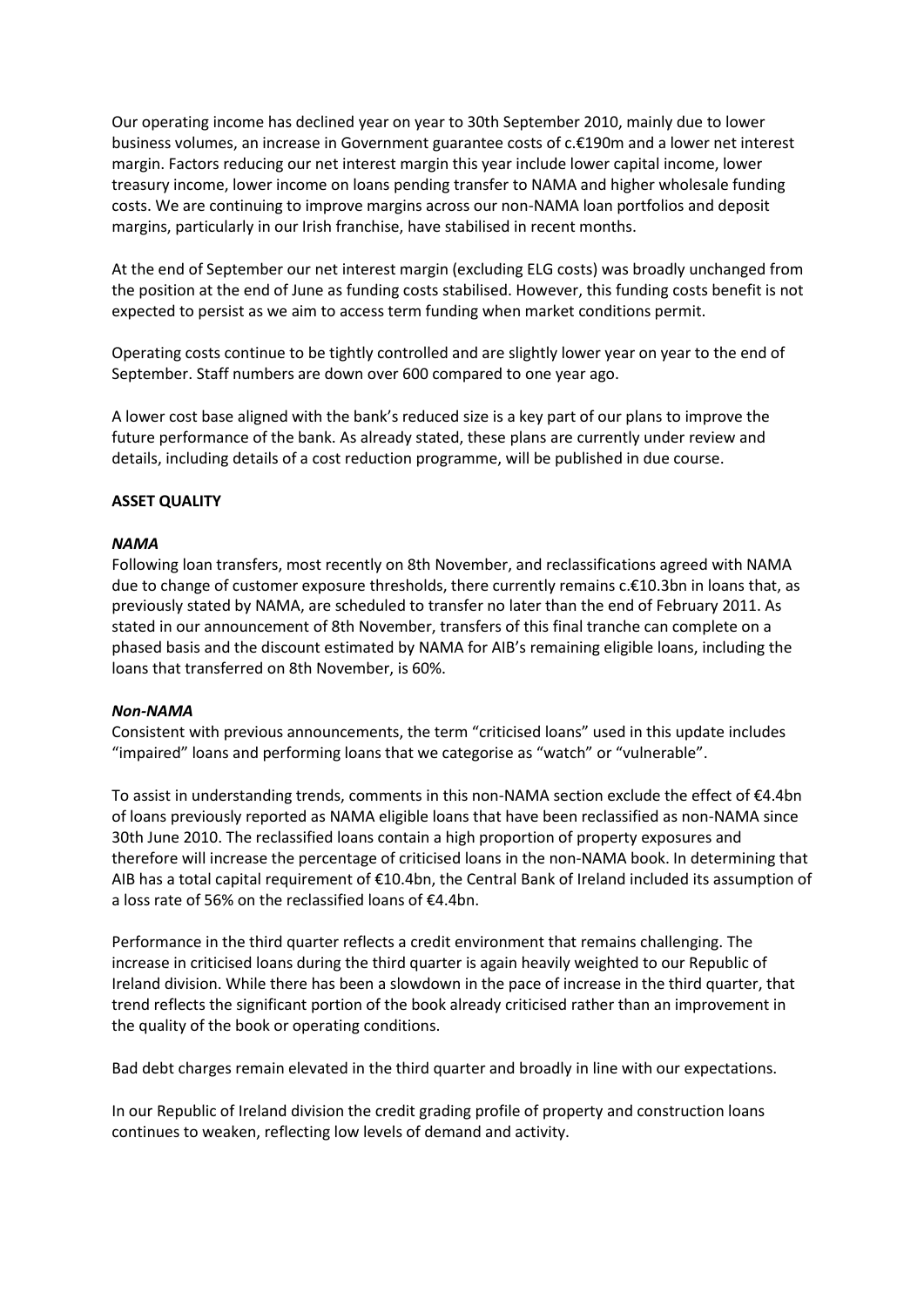Our domestic mortgage book arrears continued to increase in the three months to the end of September. However, the rate of increase was lower than in the previous quarter. Owner occupier mortgages (c.65% of our total mortgage book) in arrears for over 90 days, including impaired loans, accounted for c.2.6% by value of owner occupier mortgages. This compared with c.2.1% at the end of June. The overall market figure for the same arrears category published by the Central Bank of Ireland was c.6.6% at the end of September. The future trajectory of arrears will be strongly influenced by the rate of unemployment in Ireland.

The difficult economic conditions in Ireland also continue to adversely affect the tourism and leisure sectors in particular while the quality of other service and agriculture portfolios has remained more robust.

In the UK, our property and construction book, particularly our land and development loans in Northern Ireland remain under pressure. The quality of our loan book in Great Britain, which accounts for c.65% of the total UK division book, continues to be more stable reflecting better market conditions. This has been evident in portfolios including healthcare, housing associations and professionals. Conditions remain challenging for the leisure sector. Total loans in arrears on our c.Stg£3bn UK mortgage book are Stg£144m at the end of September.

In Capital Markets, the credit grading profile of our Corporate Banking book has remained stable with no sectoral or geographic exposures that are currently of particular concern.

The outlook in our markets is uncertain with additional stress likely from the implementation of the Irish and UK budgets. We are carefully and thoroughly assessing these impacts and market conditions. This assessment will influence our judgement on the adequacy of provisions, both specific provisions for existing impaired loans and incurred but not reported provisions (IBNR) for the performing book.

## **CAPITAL**

The losses that we are incurring continue to reduce our capital. In our announcement of 30th September we outlined plans to raise additional equity capital before the end of 2010. The Central Bank of Ireland's requirement for AIB to raise €10.4bn capital will significantly improve our capital position and ratios.

Significant components of this capital raising have already been achieved, including the sale of M&T and the agreed sale of our Polish interests which is subject to shareholder and regulatory approval. These sales generate a combined total of c.€3.4bn of equivalent equity capital.

In view of our decision to halt the current sales process of AIB Group (UK) p.l.c. AIB intends to increase the size of its planned capital raising from €5.4bn to €6.6bn. As outlined previously, the capital raising will be structured as an open offer and placing at a fixed price of  $\epsilon$ 0.50 per new ordinary share with existing qualifying shareholders invited to subscribe for all or part of their pro rata entitlements. New institutional shareholders may also be permitted to subscribe for new shares under the offer. The National Pensions Reserve Fund Commission ("NPRFC") has agreed to underwrite the total transaction size of €6.6bn. The NPRFC's revised underwriting commitment will be met through a conversion, if required, of up to €2.9bn (previously €1.7bn) of the existing 2009 Preferences Shares held by the NPRFC and a cash contribution of up to €3.7bn from existing cash resources of the NPRFC. Consistent with AIB's announcement on 30th September 2010, the additional capital raising of €1.2bn will be met by the conversion of an equivalent amount of 2009 Preference Shares and no new cash will be provided by the NPRFC. Assuming a conversion of  $\epsilon$ 2.9bn of 2009 Preference Shares the NPRFC would hold €0.6bn of 2009 Preference Shares following the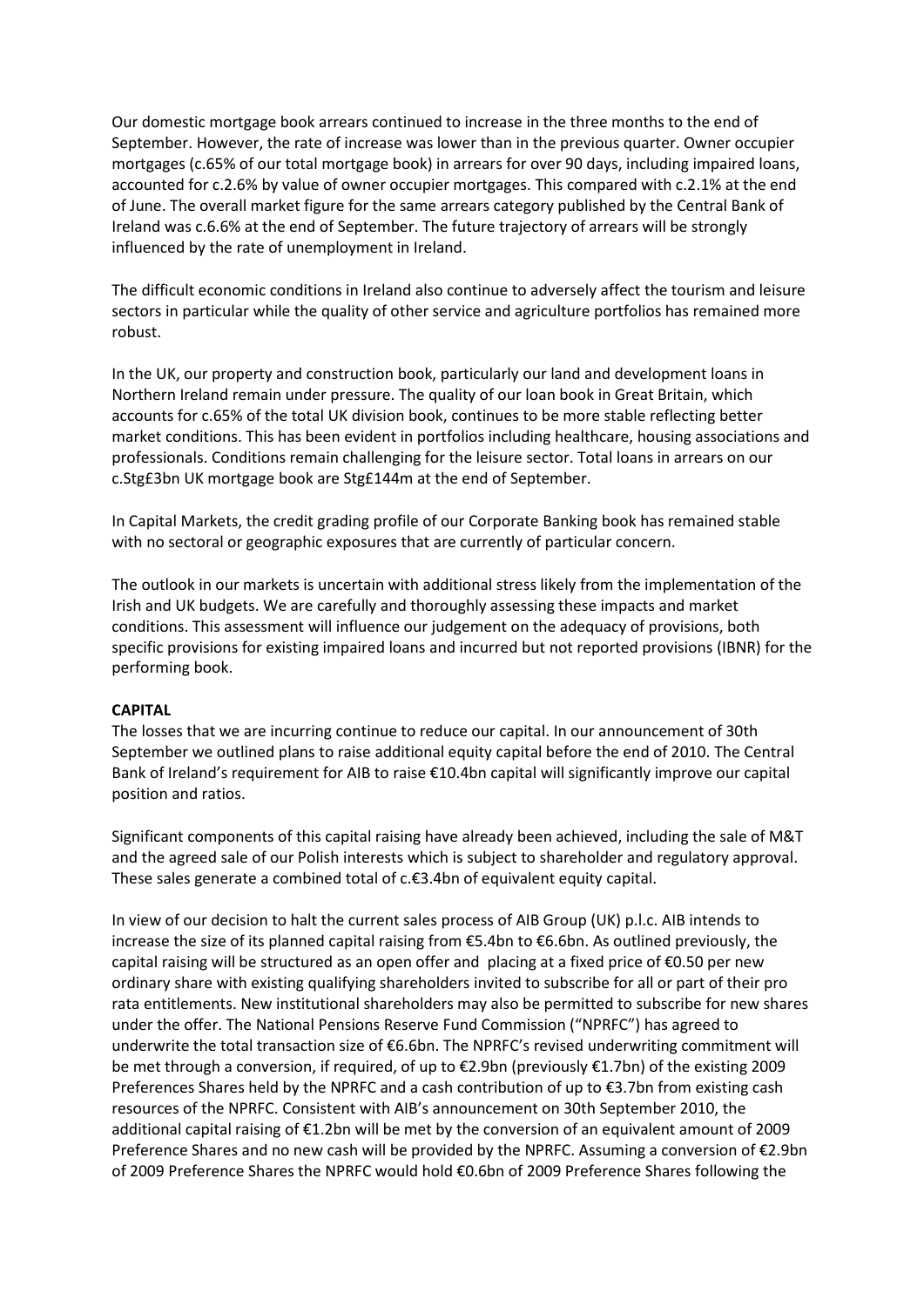capital raising. As previously announced, AIB is considering additional capital generating measures to meet the residual capital requirement by 31 March 2011 as determined by the Central Bank of Ireland on 30th September 2010 and, to the extent required, a portion of the remaining 2009 Preference Shares held by the NPRFC may be converted into equity capital to meet any capital shortfall at that time. The terms of the capital raising are subject to the approval, inter alia, of the European Commission under State Aid regulation.

The total capital equivalent of  $\epsilon$ 10.4bn places the bank on a more robust footing from which it can target sustainable growth in the future.

-Ends-

## **For further details, please contact:**

Alan Kelly General Manager, Corporate Services AIB Group Bankcentre Ballsbridge Dublin 4 Tel: +353-1-6600311 Ext: 12162

or

Catherine Burke Head of Corporate Relations & Communications AIB Group Bankcentre Ballsbridge Dublin 4 Tel: +353-1-6600311 Ext: 13894

#### *Forward-looking statements*

*This update contains certain "forward-looking statements" within the meaning of Section 27A of the US Securities Act of 1933, as amended, and Section 21E of the US Exchange Act of 1934, as amended, regarding the belief or current expectations of the Group, AIB's Directors and other members of its senior management about the Group's financial condition, results of operations and business of the Group and certain of the plans and objectives of the Group, including statements relating to possible future write-downs or impairments. In particular, certain statements with regard to management objectives, trends in results of operations, margins, risk management, competition and the impact of changes in Financial Reporting Standards are forward-looking in nature. These forward-looking statements can be identified by the fact that they do not relate only to historical or current facts. Forward looking statements sometimes use words such as 'may', 'could', 'would, 'will, 'aim', 'anticipate', 'target', 'expect', 'estimate', 'intend', 'plan', 'goal', 'believe', or other words of similar meaning. Examples of forward-looking statements include, among others, statements regarding the Group's future financial position, income growth, business strategy, projected costs, capital position, estimates of capital expenditures, and plans and objectives for future operations. Because such*